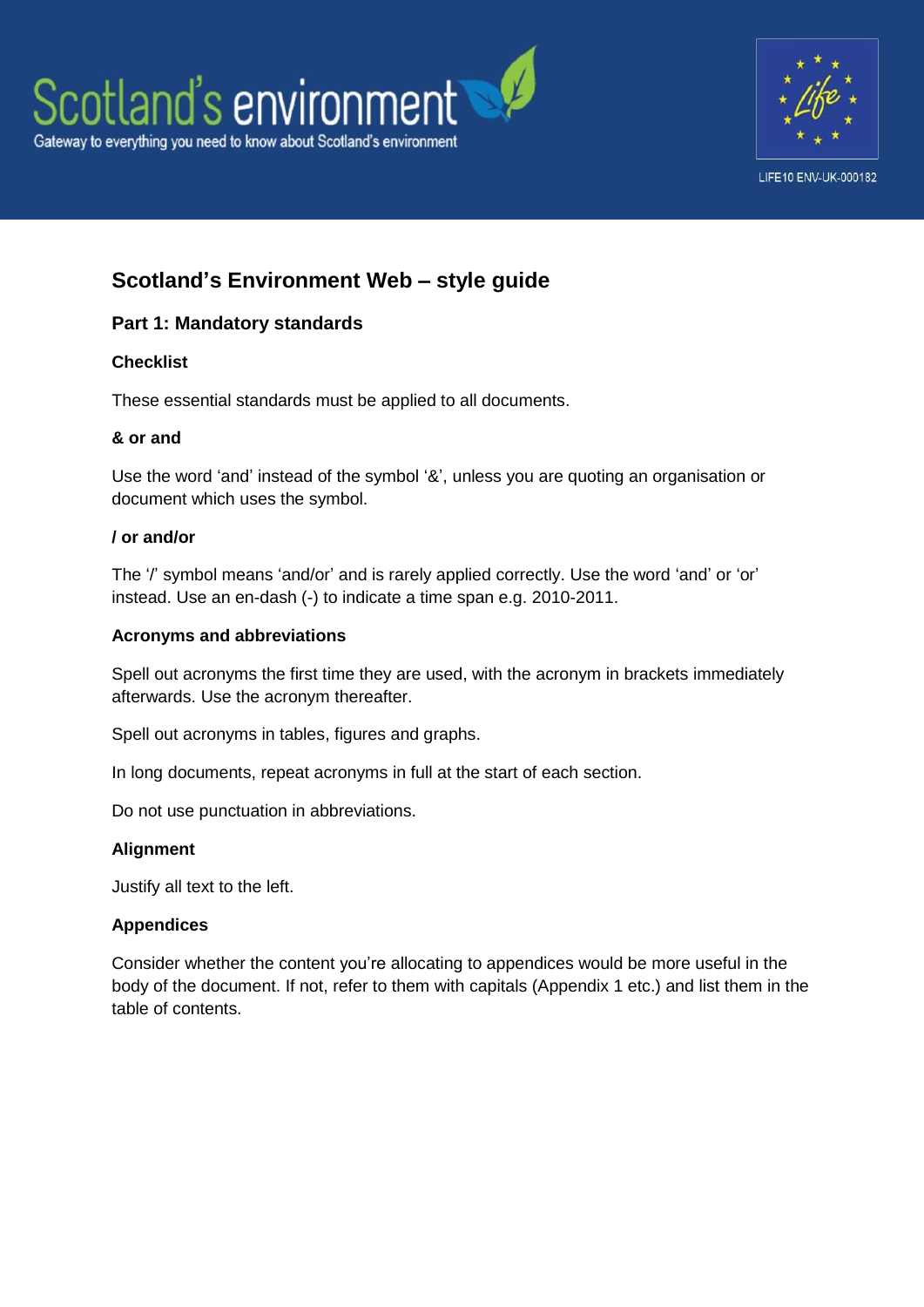



## **Bullet points**

Standalone bullet points should be formatted as sentences, with an initial capital letter and a full stop. Introductory text should end with a full stop.

Bullet point lists should be formatted as extensions of the introductory text, with lower case initial letter and a semi-colon at the end.

Never put 'and' or 'or' at the end of the second to last bullet point, unless it is vital for meaning.

#### **Capital letters**

Use capitals for:

- the first letter of the first word in a heading, title or caption e.g. Bathing water results;
- specific areas or politically defined areas e.g. outer Hebrides, Central Belt;
- directorate, department, unit and team names;
- specific job titles e.g. Minister for the Environment, Environment Protection Officer;
- political institutions, organisations and parties;
- reference to other sections in a document e.g. Section 1, Appendix 3.

Don't use capitals for:

- chemical names e.g. carbon dioxide;
- areas defined by compass points e.g. north-east Scotland;
- reference to a generic rank e.g. ministers, directors;
- generic terms e.g. local authorities;
- SEPA core business e.g. habitat enhancement, diffuse pollution.

#### **Chemicals and formulae**

Give the full name of the chemical when first used, with the formula in brackets. Use the appropriate superscript and  $subscript$ . It is ok to use the formula on its own thereafter.

#### **Citations and references**

When citing a further information source, hyperlink the most meaningful – i.e. relevant and descriptive – word(s) direct to the source. If the source is a document, rather than a webpage, then you must insert the file type and size in brackets after the hyperlink.

Please use the [Vancouver reference system](http://en.wikipedia.org/wiki/Vancouver_system) if your document has a reference list.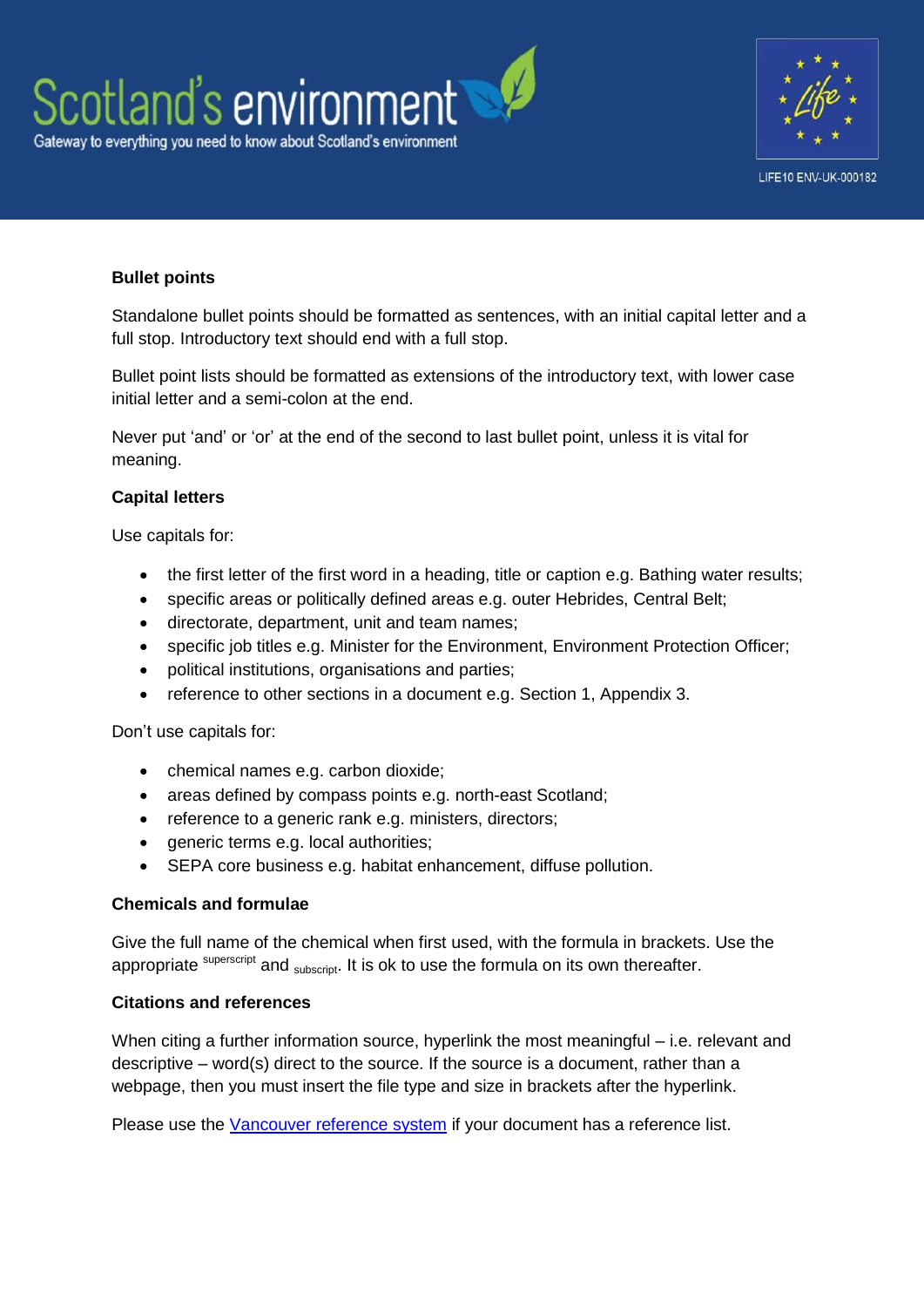



## **Copyright**

All published documents are covered by copyright. If you use material from another source then you must make sure you are doing so legally.

This also applies to photographs – particularly any found online.

## **Dates**

| <b>Right</b>                             | Wrong             |
|------------------------------------------|-------------------|
| 19 April 2011                            | $19th$ April 2010 |
| $2009 - 2010$ (note en dash, not hyphen) | 2009/2010         |

## **Document titles**

Document titles should be in title case - i.e. all words capitalised except pronouns, without a full stop at the end e.g. Annual Operating Plan.

References to published documents should be in italics and use the same capitalisation and punctuation as the document e.g. Concise Lexicon of Environmental Terms.

## **Emphasis**

Use bold for emphasis, not italics or underlining. Use sparingly.

#### **Fonts**

All Arial.

- Document and section titles: 14pt bold
- Sub-headings: 12pt bold
- Under sub-headings: 11pt bold
- Body: 11pt
- Footnotes: 10pt

#### **Footnotes**

Number footnotes consecutively through the document. Use sparingly: if you have at least one footnote per page in a medium-sized document then you should use a reference list instead. Use Arial 10pt.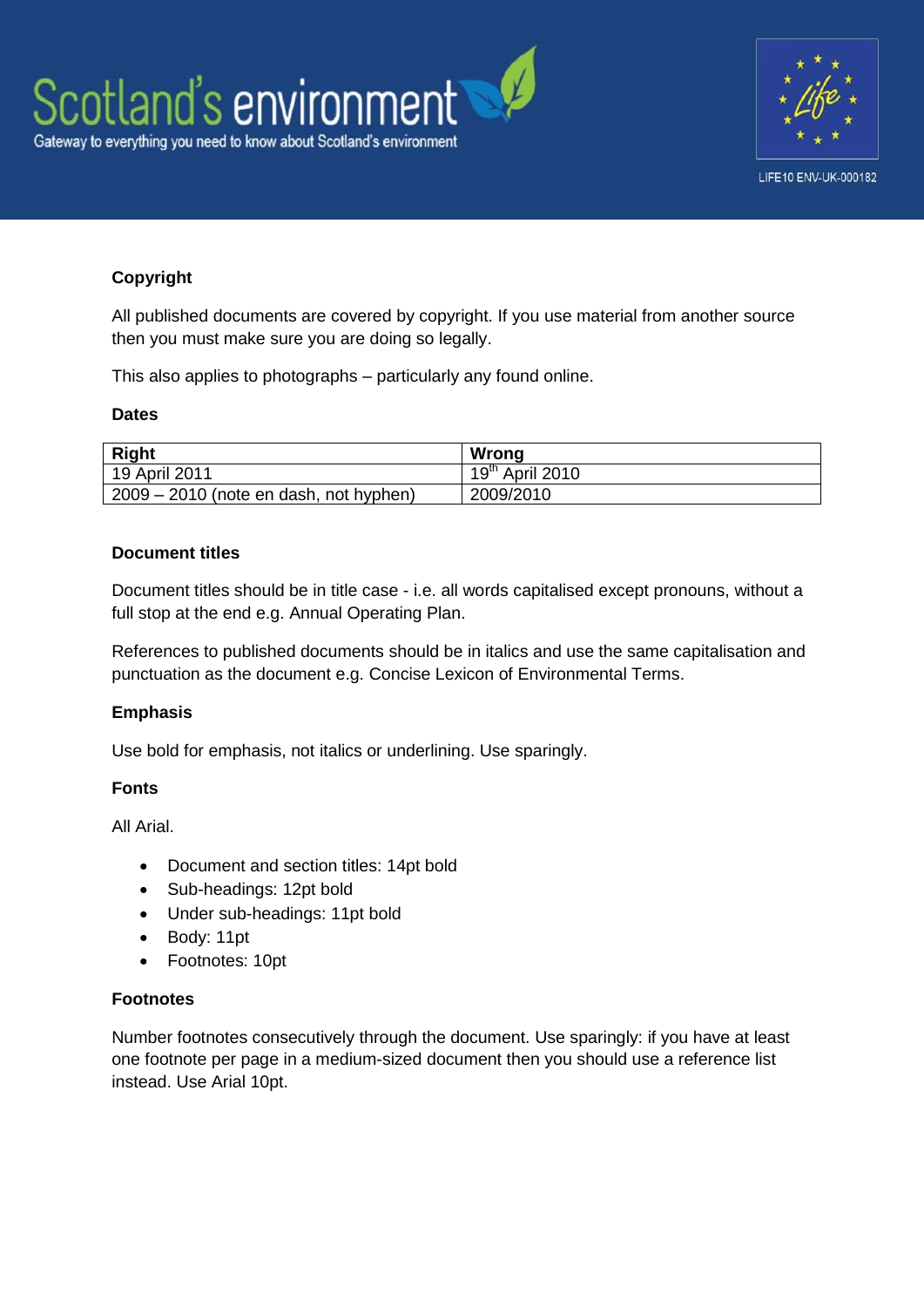



## **Fractions**

When referring to fractions in a sentence, write them out in full and with hyphenation, e.g. 'two-thirds of the river' or 'three-quarters of the building'.

Only write fractions out in their numerical form when using them in graphs or charts, e.g.  $\frac{1}{2}$ or  $\frac{3}{4}$ .

#### **Government**

Specify which government you are referring to: UK, Scottish or otherwise.

All are referred to in singular form, and should include 'the' (in lower case) in their title e.g. "... for the Scottish Government ..." apart from when used as "Scottish Government policies include."

#### **Headings**

Keep headings as short as possible. Only use a capital letter for the first letter of the first word unless the heading contains a proper word e.g. 'Waste management in Scotland'. Do not use a full stop at the end of headings. Use bold and see 'Font' for the correct font size.

#### **Hyperlinks**

Do not write the http:// part of web addresses unless the address does not contain www. Do not use the word 'here' as a hyperlink, because it is unhelpful to readers who use audio assistance.

Instead, link to a descriptive word or phrase e.g. "... the Water Framework Directive contains more information..."

If there is a chance your document will be printed by the end user then insert a footnote after the linked words and put the full address as the footnote.

Do not use pictures as hyperlinks.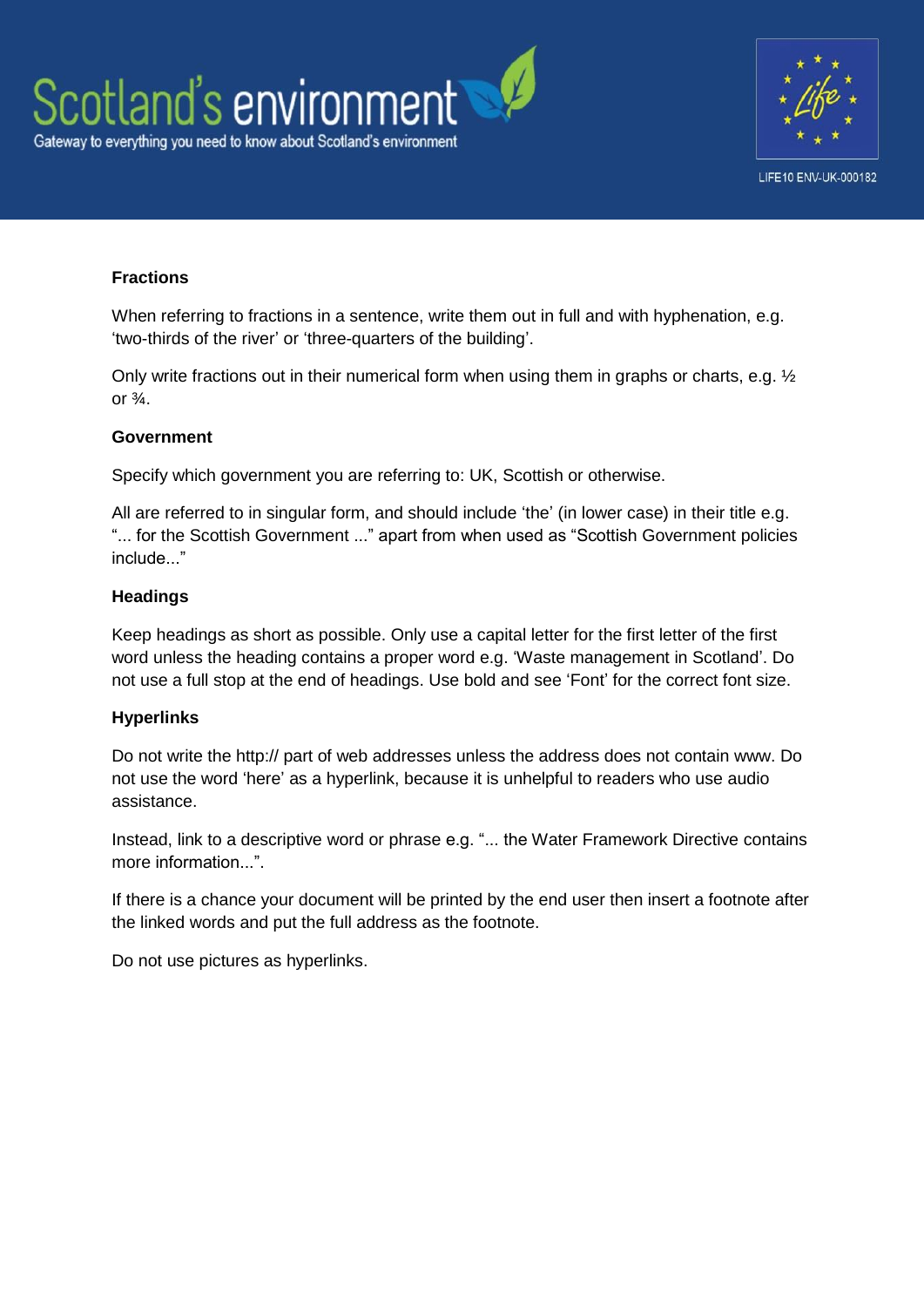



### **Hyphenation**

Preferred versions of commonly used words:

| One word         | <b>Two words</b> | <b>Hyphenated</b>             |
|------------------|------------------|-------------------------------|
| Dataset          | Fly tipping      | All words beginning with pre- |
|                  |                  | and post-                     |
| Freshwater       | Green space      | Co-ordinate                   |
| Groundwater      | Land use         | Man-made                      |
| Hydropower       | Water body       | On-site                       |
| Online           | Water course     | Run-off                       |
| Website, webpage | Work stream      | Web-based                     |

#### **i.e. and e.g.**

Should appear as above.

#### **Italics**

Use italics for titles of books, films, plays and the names of periodicals.

#### **Latin names**

Give the common name as well as the Latin name in bracketed italics for animals and plant species, e.g. Atlantic Salmon (Salmo salar).

#### **Legislation and regulations**

Use the same punctuation and capitalisation when writing legislation and regulations in full. Use lower case when referring to them generically e.g. "The Water Framework Directive is an ambitious piece of legislation. The directive covers..."

#### **Measurement units**

Insert a space between numbers and their measurement units e.g. 1 km, 74 mm etc.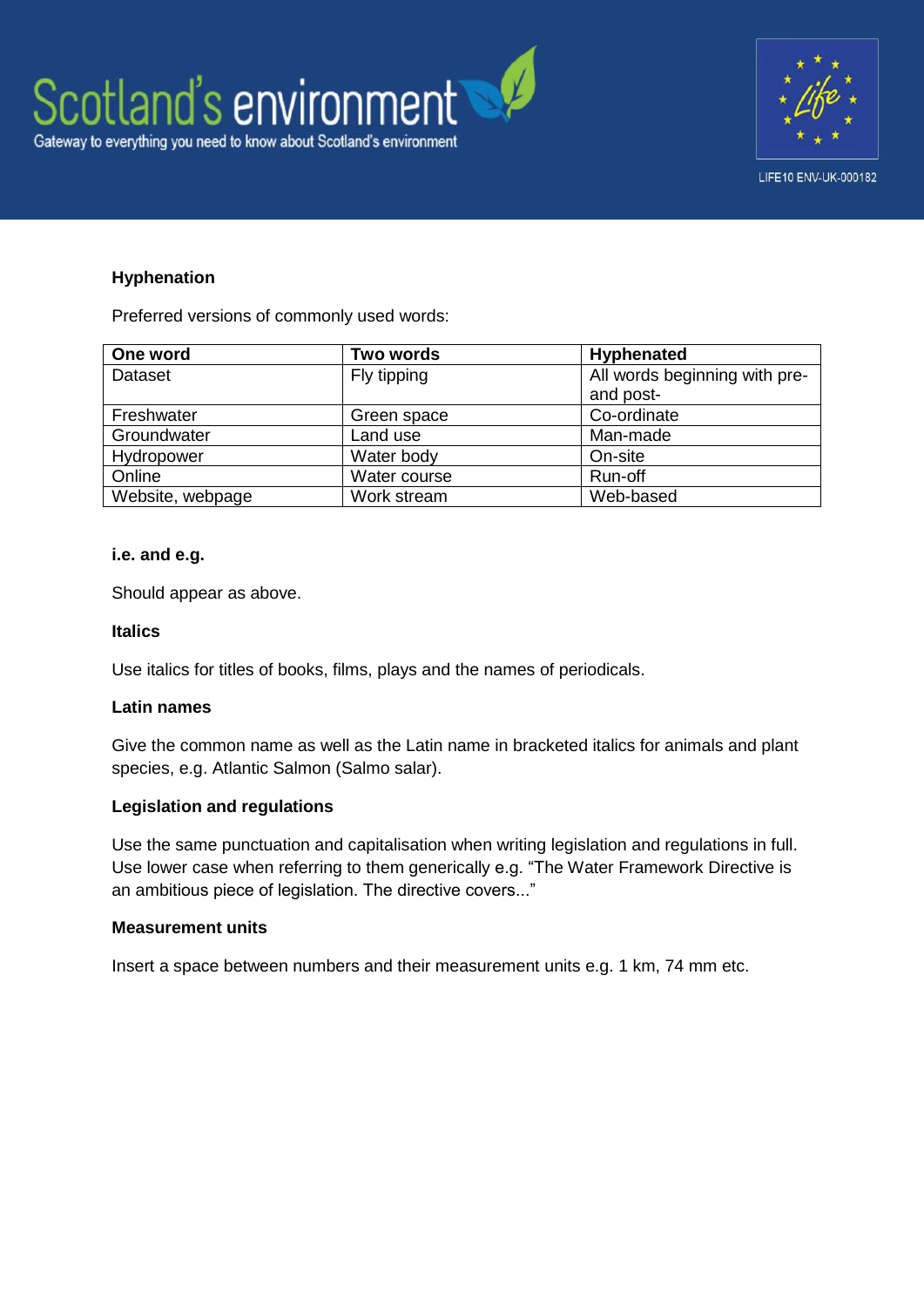



#### **Numbers**

Write numbers out in full from one to nine, and in digits for 10 and above. Measurement units always appear in digits e.g. 3%, 9 km. In a list of several items, use the most suitable format overall for the entire list e.g. " ...area into 364 surface water bodies (244 rivers, 6 canals, 38 loch water bodies, 73 coastal and 3 estuarine water bodies) and 20 groundwaters."

Use a comma for numbers of four figures or more, e.g. 1,000 and 10,000.

Figure numbers should be in bold, with 'Figure' spelt out in full i.e. not 'Fig', separated from figure legend text by a colon, e.g. Figure 1: Climate change trends in Scotland

Figure legends should end in a full-stop.

#### **Percentages**

Always use digits and the % symbol, never the words "per cent".

#### **Places**

Specific and politically defined places are capitalised e.g. Central Belt, European Union but areas defined by compass points are not e.g. north-east Scotland.

#### **Plural and singular**

SEPA is always referred to in singular form e.g. SEPA is, SEPA was. The same goes for other organisations e.g. "The Scottish Government was...", "Scottish Natural Heritage is...".

#### **Quotations**

Use double quotation marks (") when quoting something someone has said. When a quote is inside sentence, put the punctuation outside the quote. Put the punctuation inside the quote when it forms a standalone sentence.

#### **Spacing**

Use one space between sentences only. Use single line spacing in all documents.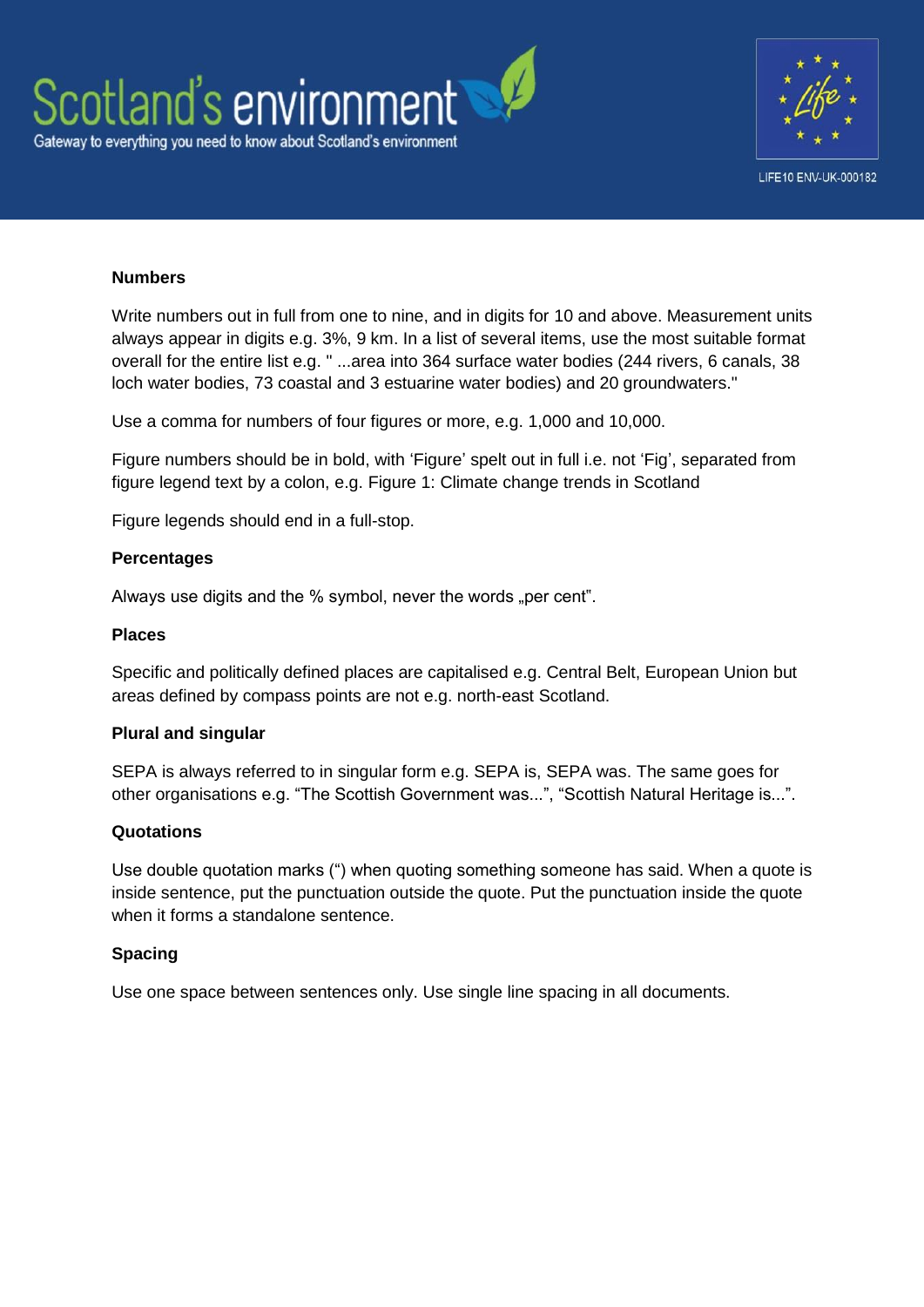



## **Part 2: Online standards**

These standards must be applied to the Scotland's Environment Web.

#### **Document size**

Try to keep the size of uploaded documents as small as possible, in order to make them easier and quicker to download.

#### **Hyperlink behaviour**

Hyperlinks should open in the same window unless they take the user to an external website, in which case they should open in a new window.

Do not write the http:// part of web addresses unless the address does not contain www. Do not use the word 'here' as a hyperlink, because it is unhelpful to readers who use audio assistance. Instead, link to a descriptive word or phrase e.g. "... the Water Framework Directive contains more information..."

#### **Images**

Only use images if they are absolutely essential. Any used images must:

- be relevant to the text:
- have as small a file size as possible without compromising usability;
- have useful alternative text 'alt text', for example 'SEPA staff taking water sample from a Scottish river'.

Do not use clip-art or animated GIFs in any circumstances. All images must be approved through SEPA Communications